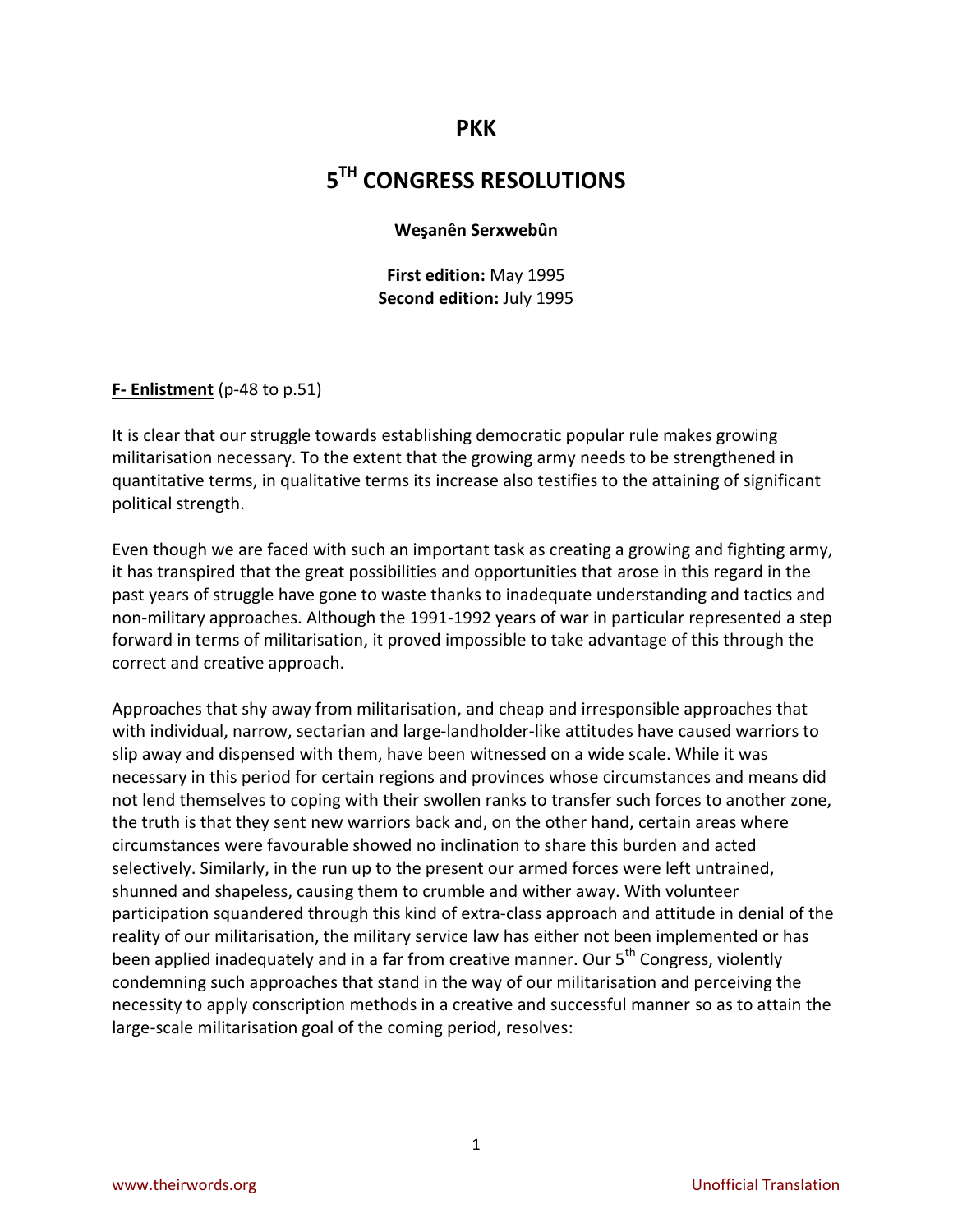1- For the military service law to be applied in a creative and successful manner and for people whose circumstances lend themselves towards performing military service to be enlisted in the army,

2- So that enlistment may be continual, sound and supervised, for enlistment offices to be organised and made functional at every level and to ensure enlistment offices operate on the basis of supervision and approval of headquarters,

3- For voluntary participation, developing under the intense influence of our struggle, to be increased by creating the necessary channels and contacts and for sending back as manifested in arbitrary and individual approaches and decisions to be branded a crime,

4- For the load in regions and zones where participation has swollen the ranks to be shared with regions where circumstances are favourable,

5- To consent to the attaining of the age of 16 as the minimum level for joining the army and for the military service law not to be applied to under-16s,

6- For under 16 who join the ranks of the army on a voluntary basis not to be admitted to active and assault units,

7- With the enlistment of women, for this to be placed on a voluntary basis and for the compulsory military service law not to be applied, and

8- To undertake widespread campaign work to convey to and impress on the masses that performing military service in the Turkish army is a crime and, in places where conditions are conducive, for this state of affairs to be prevented through the imposing of various sanctions on those who perform military service in the Turkish army.

# **F- Related to the Geneva Conventions** (p.78)

PKK 5th congress approves International Geneva Conventions and its Additional Protocols which determine the rules of armed conflict and the morality in armed conflict and guaranties the implementation of the responsibility that requires.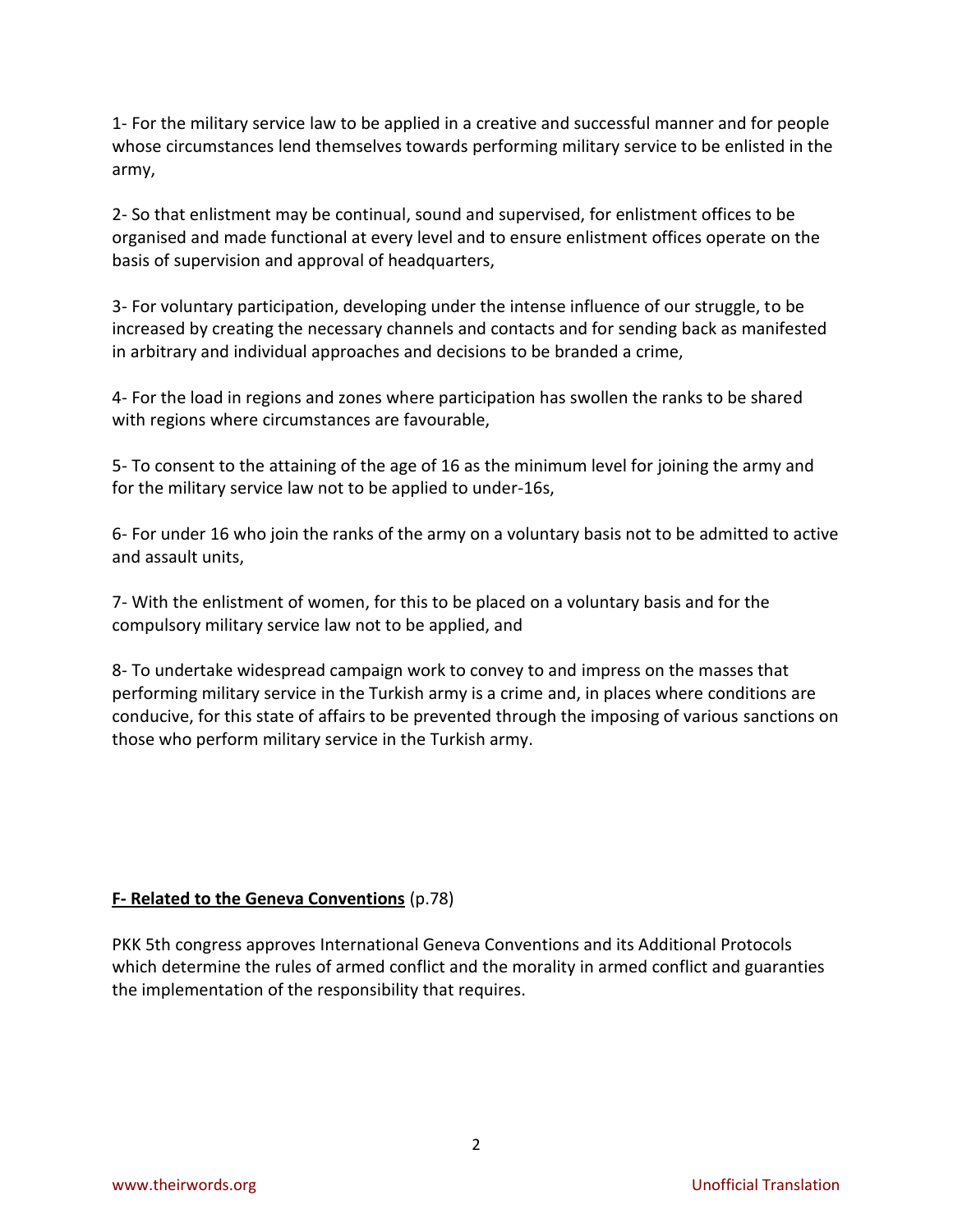### **F- Children's Unit** (p.93 to p.94)

As the struggle in Kurdistan develops, and with all classes and segments, in keeping with their own characteristics, being organised and placed at the service of our struggle, the organising of children as a separate force acquires importance. When the multi-child family structure is borne in mind, along with the fact that children generally stay at home within a narrow social structure, are uneducated and unemployed and are also forced to work under conditions of slavery, it will be seen that they are an important and active force in resisting the enemy.

Nowadays, the segment that suffers the greatest harm in the war is children. Children, who have no difficulty in recognising the enemy who poisons their lives and through tyranny makes their country uninhabitable, constitute a force that will line up in the vanguard of rebellion. When the specific characteristics of children are borne in mind, our history of hot war has proved that in many areas they can play a role in our liberation struggle greater than that of adults and can assume important tasks.

The development and institutionalisation of children's education through liquidating Republic of Turkey educational institutions in Kurdistan imposes itself as a necessity. It is also important to begin to raise a new kind of person from childhood through educating children in national revolutionary culture that will form the basis for shaping personality. When the closeness of children to mothers and youth is borne in mind, it will be seen that both segments will play an important role in organising and educating children.

On this basis, our 5<sup>th</sup> Congress resolves:

1- To make it possible for a Children's Unit to be created, to be trained and organised on the basis of mass activism and for this unit to offer support,

2- To educate children in a manner that will serve our national liberation struggle and, taking their level and areas of interest into account, to ensure that they are included within cultural activities such as music and folklore,

3- Since, along with the liquidation of colonial educational institutions in Kurdistan, children's education issues will become pressing, to create the necessary educational means to this end,

4- To create a "Fund" aimed at solidarity with the guerrillas among children,

5- To train and raise martyr, prisoner and warrior children and to ready them to serve in the national liberation struggle and to proceed to institutionalisation in such forms as foundations, schools and crèches in places where the situation on the ground is ripe, and

6- To bring out a magazine aimed at children.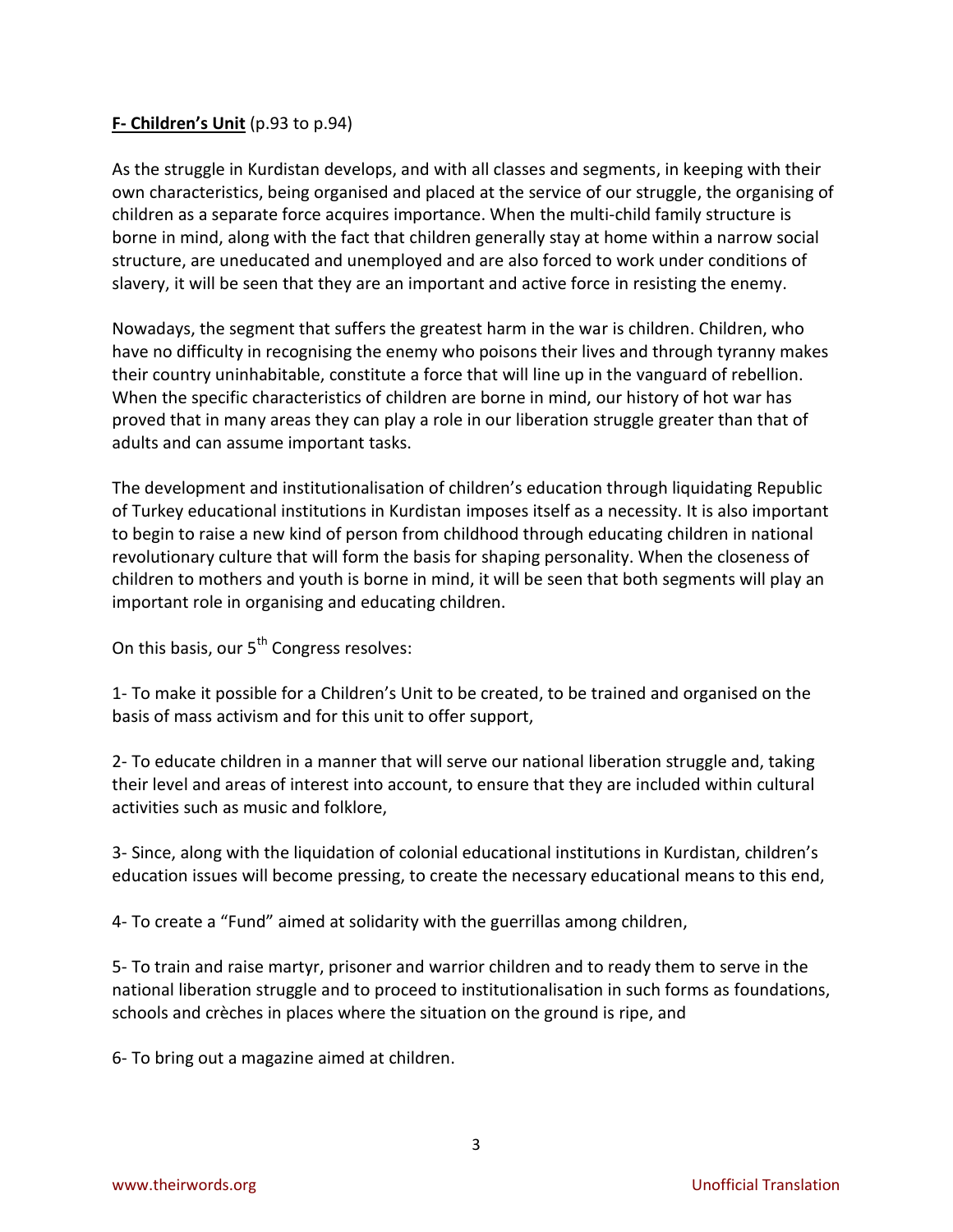### **G- Various Religious Organisations**

### **Migration in Kurdistan** (p.101 to p.105)

The colonialist hegemonous forces, who in Kurdistan for centuries have striven to attain their goals, have made recourse to all manner of inhuman practices and developed various special war methods. One of these is the policy of the depopulation, de-Kurdification and bringing about the exodus of Kurdistan.

Our people have in the course of time been left in dire economic straits and, obliged to find a way of earning their living, have been forced to migrate. Even though there was initially migration to Europe and the large metropolises of Turkey, this was of a limited nature.

However, in the face of developments such as our people rising up in line with their own human and political aspirations, creating and fostering a guerrilla movement and taking important steps in the direction of freedom and independence, the ever more brutal colonialists imbued their own economic migration policy with a broad political content. The desire was for our people to become depleted as a nation and, thus, to bleed our national liberation struggle dry. For, migration was one half of the war and this policy was at least as effective as armed war. Our enemy, spreading this policy into every part of Kurdistan, took it to an advanced level, ranging from, especially in places where there was intense guerrilla activity, the emptying, burning and demolishing of hamlets and villages to the slaughtering of people. The RoT state, in order to conceal from the world the policy of burning-demolition that it was implementing in our country and to camouflage its special war methods, is bringing about in particular the migration of our people mainly to the metropolises and is thus aiming to starve the guerrillas of logistic support.

With, on the one hand, millions of Kurds becoming uprooted from their homes and scattered all over the world, mainly the metropolises of Turkey, on the other hand, those of our people who do not wish to leave their country seek out ways to move to other parts of Kurdistan.

The enemy, not satisfied with tearing our people away from their country and uprooting them, strives to attain its goal by also tearing our people away from their country in spirit, thought and heart and emptying them of their national essence. And it has succeeded to an extent in doing so. It is also true that we have been unable to fully expose the enemy's migration policy to international public opinion. An effective approach to this migration policy must be adopted, it must be reversed and the enemy must be struck at from within. To this end, our 5<sup>th</sup> Congress resolves:

1- For migration committees to be established on the front line to find a solution to the migration problems and for this to gradually acquire its own central organisation,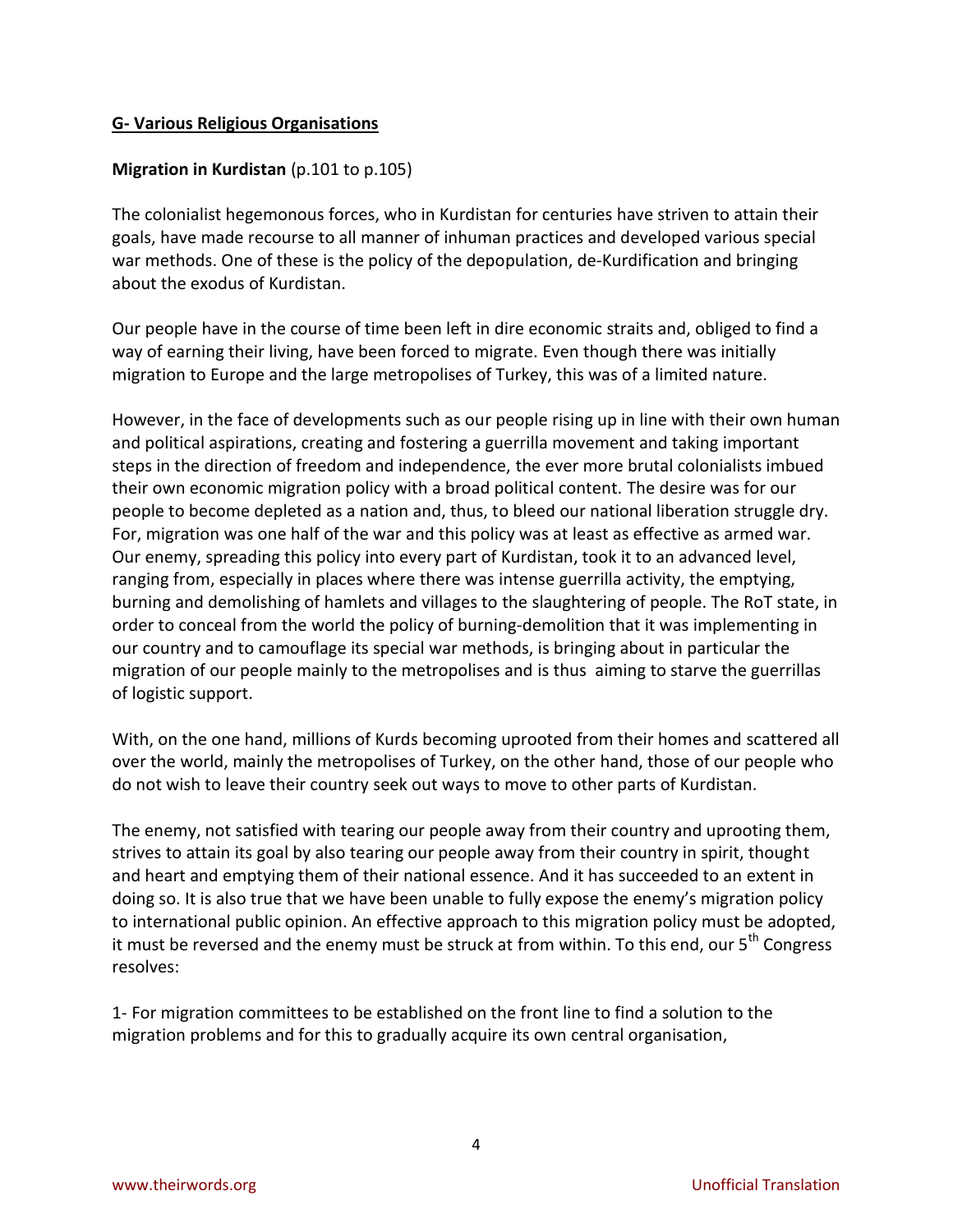2- With the aim of frustrating the enemy's policy to this end and raising people's awareness of this matter, for the appropriate materials to be developed for educational and propagandaagitational activities among the people,

3- To prohibit migration from the country's territory,

4- To tackle establishments, networks and people who lead the way in migration from Kurdistan, and to isolate them,

5- Where our people who face difficulty in the areas (war zone) in which they find themselves are left with no alternative, for them to be permitted to migrate within the country with the permission of front-line committees,

6- For our people who have migrated to Turkey's metropolises to be encouraged, by offering the necessary support in terms of means-method, to return to their places and actively participate in the struggle,

7- By taking responsibility for our people who have been forced to migrate as a result of the enemy's pressure and slaughter,

a) For their safety of life to be ensured by pulling them back to the rear lines controlled by the guerrillas,

b) For local authority organs to be created in places where people forced to migrate from Kurdistan have settled,

c) For political refugee camps to be opened in other parts of Kurdistan and for them, to the extent that conditions permit, to be provided with every kind of material and moral support,

d) By setting up front-line organisations among these masses, for it to be ensured that their educational, social, cultural and economic problems are solved and that, by later leading the way among them, they enter the service of revolution in every way,

e) So that the enemy's migration policy may be exposed to international public opinion and fundamental solutions may be found to the migrant masses' every problem, for all international humanitarian establishments and organisations, first and foremost the United Nations, to move into action,

8- In order to ensure that our people who have migrated to the large metropolises of Turkey engage in economic, social, political, cultural and national solidarity, for the creation of legal, semi-legal and illegal organisations to this end and, in places where they are established as such, for their activities to be increased,